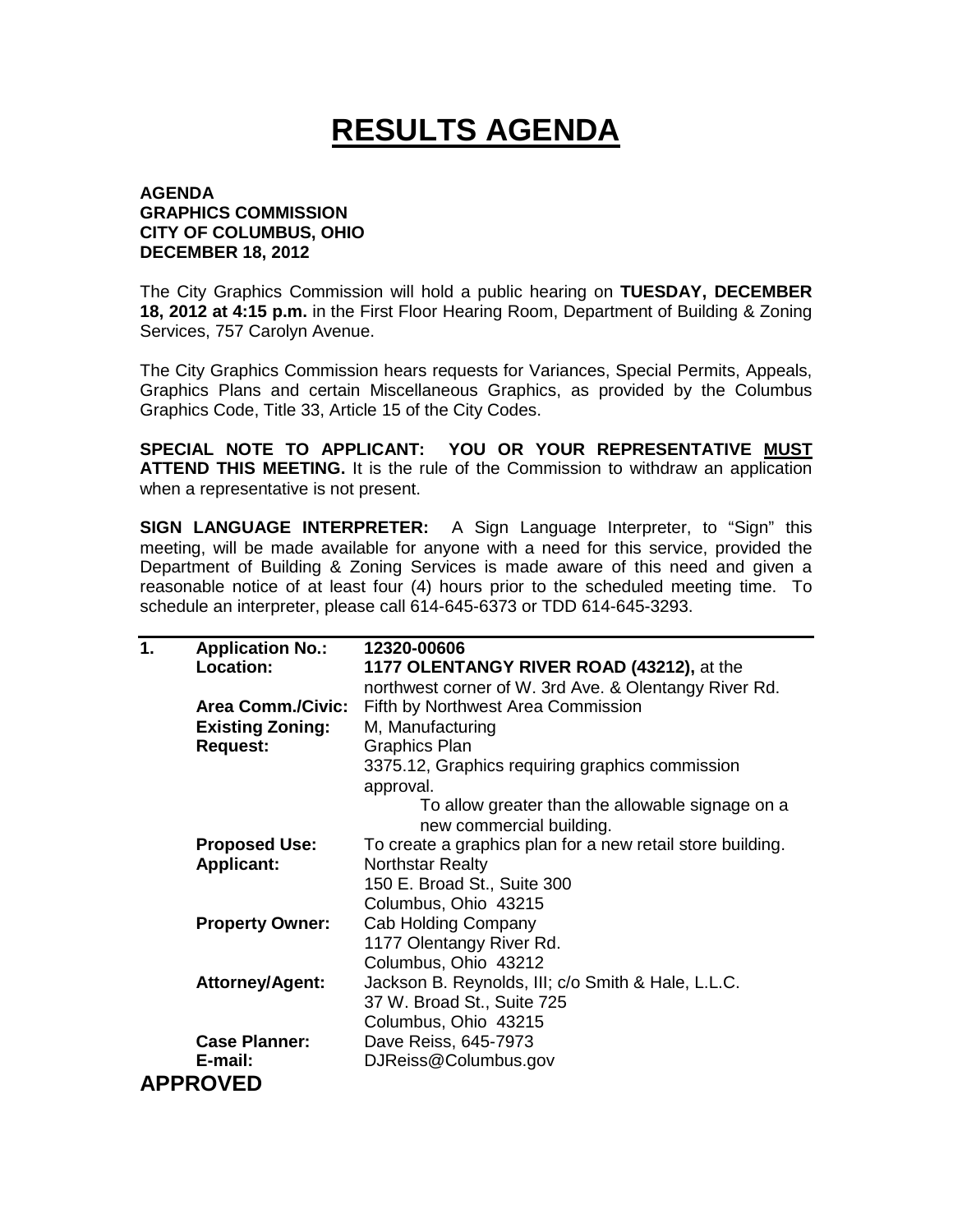| 2. | <b>Application No.:</b>  | 12320-00532                                                                                                                       |
|----|--------------------------|-----------------------------------------------------------------------------------------------------------------------------------|
|    | Location:                | 3680 SOUTH HIGH STREET (43207), located on the east                                                                               |
|    |                          | side of S. High St., approximately 870 ft. south of Highview<br>Blvd.                                                             |
|    | <b>Area Comm./Civic:</b> | Far South Columbus Area Commission                                                                                                |
|    | <b>Existing Zoning:</b>  | C-4, Commercial                                                                                                                   |
|    | <b>Request:</b>          | Variance(s), Special Permit or Graphics Plan                                                                                      |
|    |                          | 3372.806 A., Graphics.                                                                                                            |
|    |                          | To allow an LED message board and tenant panels<br>instead of being limited to only the name, address<br>and a secondary message. |
|    |                          | 3372.806 B., Graphics.                                                                                                            |
|    |                          | To allow the sign to display more than four colors;                                                                               |
|    |                          | to allow an LED display to contain multiple colors.                                                                               |
|    |                          | 3372.806 F.2.c., Graphics.                                                                                                        |
|    |                          | To allow a ground sign to exceed 160 sq. ft. per<br>side; to allow a ground sign graphic area to be 265                           |
|    |                          | sq. ft. per side in area.                                                                                                         |
|    |                          | 3372.806 G. 2. & 4. Graphics.                                                                                                     |
|    |                          | To allow a ground sign to not have a sign base                                                                                    |
|    |                          | between 18 and 36 inches in height and as long as                                                                                 |
|    |                          | wide as the sign structure itself; to not provide a                                                                               |
|    |                          | sign base and to not construct a sign base of                                                                                     |
|    |                          | limestone or limestone veneer; to not provide a sign<br>base and maintain an existing sign structure.                             |
|    |                          | 3377.11 A., Tenant panels and changeable copy.                                                                                    |
|    |                          | To allow the display of more than 4 tenant panels;                                                                                |
|    |                          | to allow the display of 5 tenant panels on a ground<br>sign.                                                                      |
|    |                          | 3377.11 D., Tenant panels and changeable copy.                                                                                    |
|    |                          | To allow a commercial use containing five or more<br>tenants or activities to display other than a sign that                      |
|    |                          | is no less than 50% of the total graphic area that                                                                                |
|    |                          | identifies the entire use; to display a sign that is not                                                                          |
|    |                          | 50% of the entire graphic area that does not identify                                                                             |
|    |                          | the entire use, but only identifies the major use of                                                                              |
|    |                          | the entire building.                                                                                                              |
|    | <b>Proposed Use:</b>     | To allow the installation of a ground sign for a school that                                                                      |
|    | <b>Applicant:</b>        | has an electronic message center and four tenant panels.<br>Electronic Classroom of Ohio (ECOT); c/o Laura                        |
|    |                          | MacGregor Comek                                                                                                                   |
|    |                          | 500 S. Front St., 12th Floor                                                                                                      |
|    |                          | Columbus, Ohio 43215                                                                                                              |
|    | <b>Property Owner:</b>   | Electronic Classroom of Ohio (ECOT); c/o Laura                                                                                    |
|    |                          | Macgregor Comek                                                                                                                   |
|    |                          | 3770 S. High St.                                                                                                                  |
|    |                          | Columbus, Ohio 43207                                                                                                              |